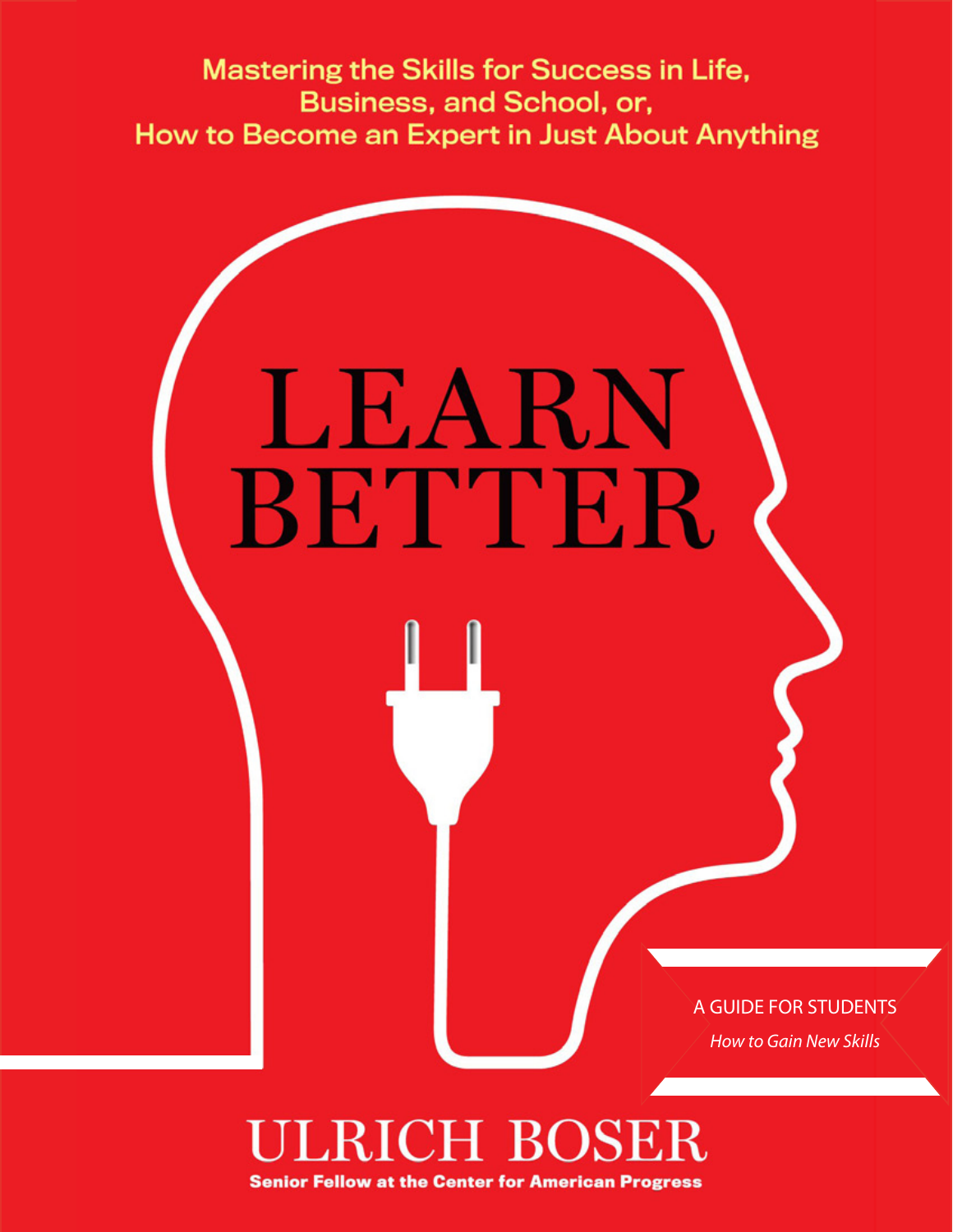Almost all of the material below has been published before, either in *Learn Better: Mastering the Skills for Success in Life, Business, and School, or, How to Become an Expert in Just About Anything,* or in other articles by Ulrich Boser. For citations and other notes, please see the full book.

Copyright © 2017 by Ulrich Boser

*Learn Better* book jacket design by Carol Angstadt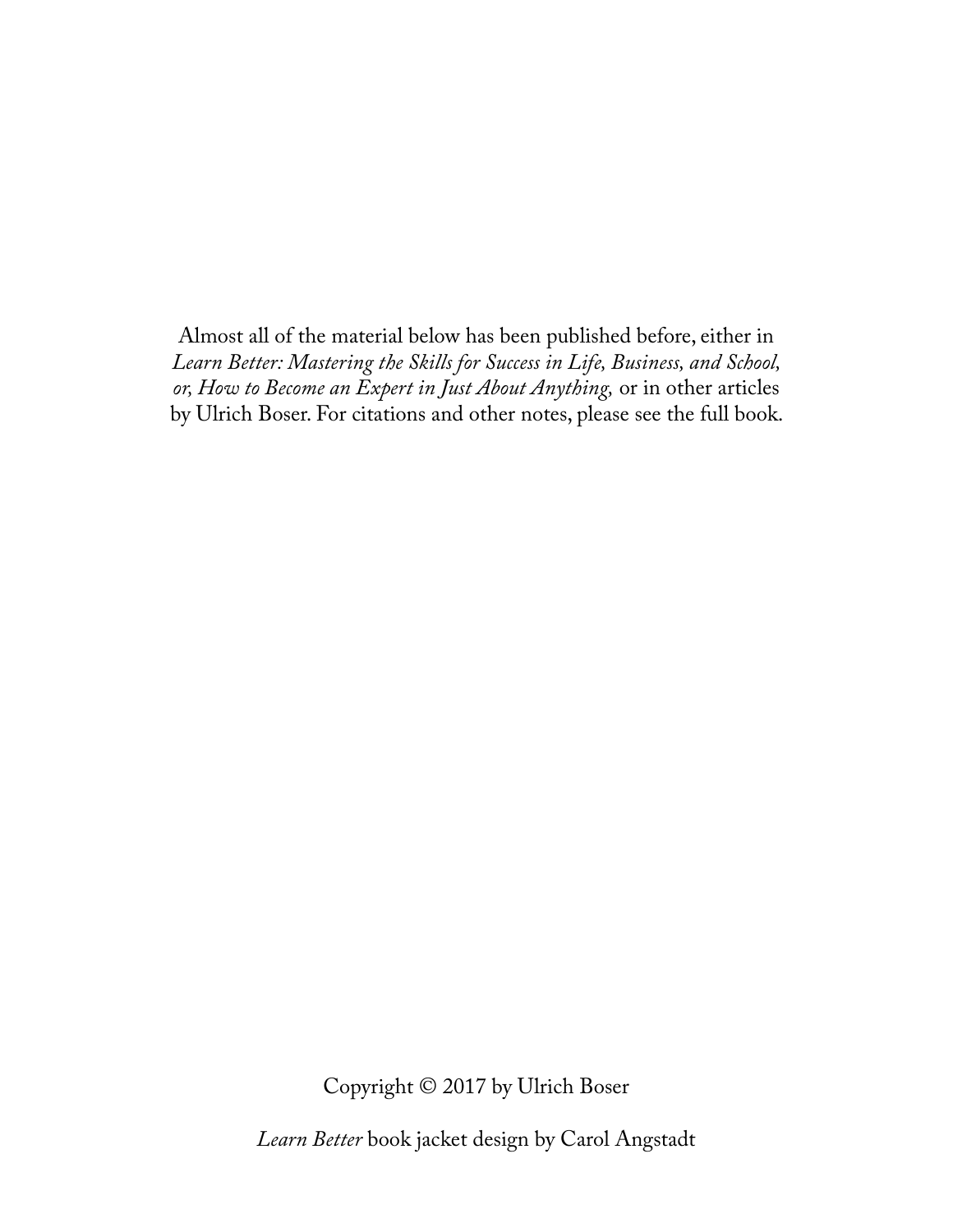# **Learn Better for Students** *How to Gain New Skills*

## **Ulrich Boser**

An experiment took place some years ago at an allgirls school in New York City. It was an old Catholic school, with some crucifixes hanging from the walls, looking somber and stern. The girls were in their first two years of high school, teenagers wearing polo shirts and pleated skirts, and the young women would later receive a little gift for agreeing to enroll in the study.

As part of the experiment, the girls were taught how to play darts for the first time, and the two psychologists conducting the study divided the young women into some groups. Let's call members of the first group "Team Performance," and they were told that they should learn the game of darts by trying to throw the darts as close to the center of the board as possible. In other words, the researchers informed the women that the best way to win was to rack up some points.

The psychologists also pulled together another group of young women. Let's call them "Team Learning Method," and they learned to play darts very differently. The researchers had these girls focus on the process of gaining expertise, and the women started by focusing on how exactly to throw the darts, mastering some basic processes like "keep your arm close to your body." Then, after the women showed some proficiency, they were encouraged to aim at the bull's eye, slowly shifting from some process goals to some outcome goals like hitting the target.

Finally, there was the control group. Their instructions? The researchers told them to learn to "do their best." In other words, these young women could take any approach that they wanted



to learning darts. Let's think of this group as "Team Conventional Wisdom."

To learn more about the experiment, I met up with Anastasia Kitsantas, who ran the study together with psychologist Barry Zimmerman. While the experiment took place some years ago, Kitsantas still has the darts stashed away in her office at George Mason University, and on a rainy afternoon, she pulled out the little yellow missiles from an office cabinet to show them to me, laying the darts out like an important relic from some forgotten South American tribe.

Kitsantas held onto the darts because of the study's surprisingly large outcomes, and by the end of the experiment, the young women on Team Learning Method dramatically outperformed the others, with scores nearly twice as high as Team Conventional Wisdom. The women also enjoyed the experience much more. "Several of the students asked me to teach them more about darts after the experiment. They kept asking me for weeks," Kitsantas told me.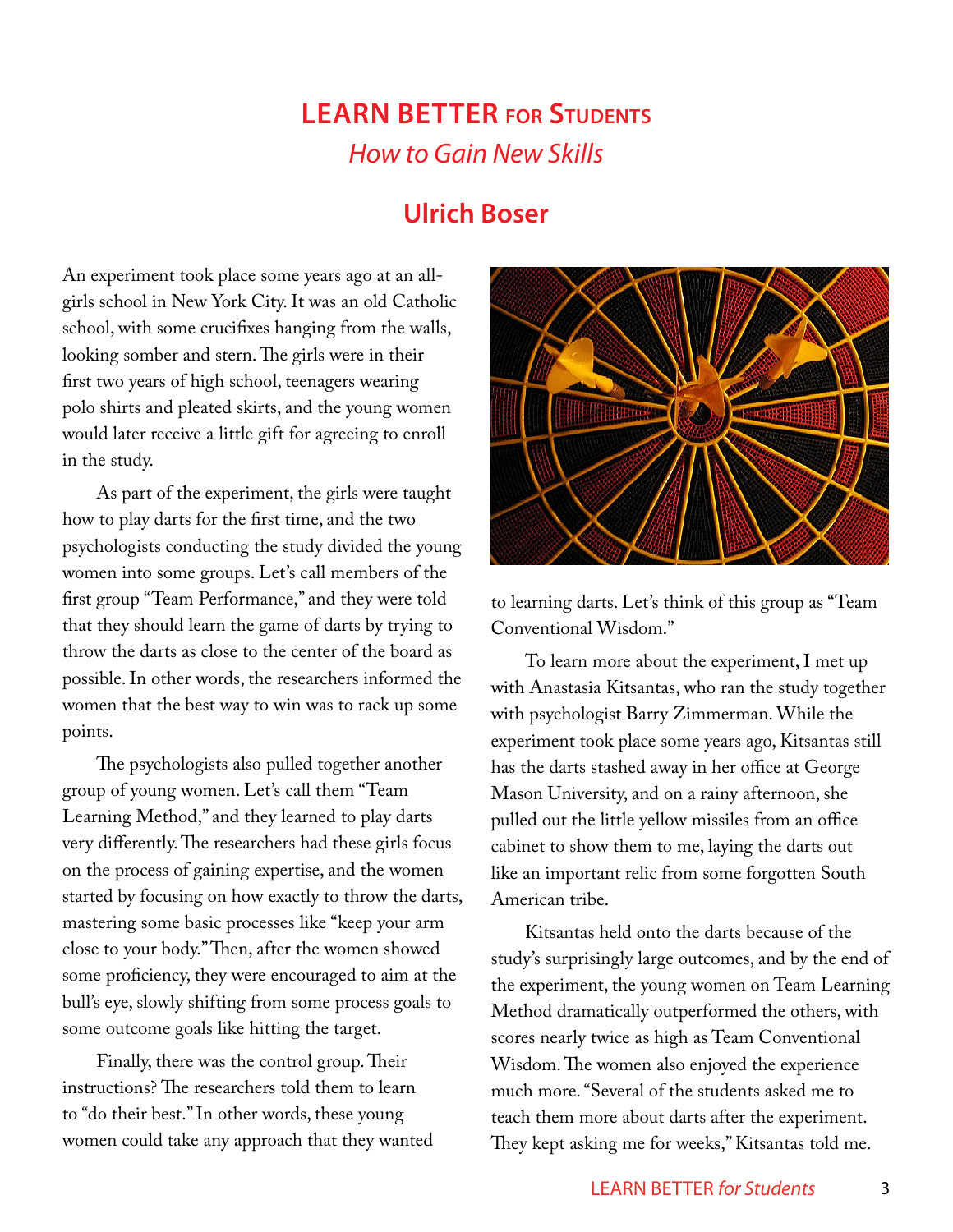

The takeaway from the dart experiment is a straightforward one, one supported by a growing number of studies, because learning turns out to be a process, a method, a system of understanding. It's an activity that requires focus, planning, and reflection, and when people know how to learn, they acquire mastery in much more effective ways.

Indeed, the learning process turns out to be one of the most important predictors of learning. One recent analysis—or a study of studies—showed that using a learning method dramatically shifted outcomes in just about every field. Another analysis found that the process of learning works in lockstep with GPA. Follow-up research by Kitsantas and Zimmerman replicated the dart study in other fields, finding that dedicated strategies boosted performance in everything from volleyball to writing.

To help people gain a sense of the overall learning method, I briefly mapped out some of the key steps, from setting goals to reviewing key ideas.

#### **FIND VALUE**

It's impossible to learn if we won't want to learn, and to gain expertise, people have to see skills and knowledge as valuable. So look for relevance in your learning and find ways to make expertise meaningful to you. If you're learning math—and love gymnastics—for instance, then work on math problems involving rotations. If you're learning knitting, create a sweater for a close friend.

At the same time, look beyond facts and see how things hang together. Ask yourself questions that examine relationships within an area of expertise: What's the system within this area of mastery? What's the nature of cause and effect? What are some analogies?

Keep in mind that we learn something so that we can learn the system of thought that makes up that field. So, if we study microeconomics, we're learning how to think like microeconomic experts. If we learn biochemistry, we learn how to think like biochemistry experts. As educational psychologists argue, "think of learning as figuring out parts of an organized and intelligible system."

### **CREATE TARGETS**

In the early part of learning, focus is key. People need to figure out exactly what skills they want to learn. Think of learning, then, as a type of knowledge management, and to succeed, we need goals, deadlines, and strategies. Indeed, hundreds of studies have shown that people with clear goals outperform those with vague aspirations like "do a good job."

Learning goals should not be vague aims like learn the waltz, though. Overly ambitious learning targets can backfire because they seem too distant. Instead, people are more likely to succeed if they have easy-to-accomplish benchmarks. So instead of something like learn the waltz, people should develop smaller targets like attend waltzing lessons once a week, which are easier to accomplish.

When it comes to targeting your learning, rigor matters a lot, too, and always look to practice material just beyond your area of expertise. In other words, try and make things a little more difficult than you're used to. If you're learning art history, for instance, most people would start by reviewing some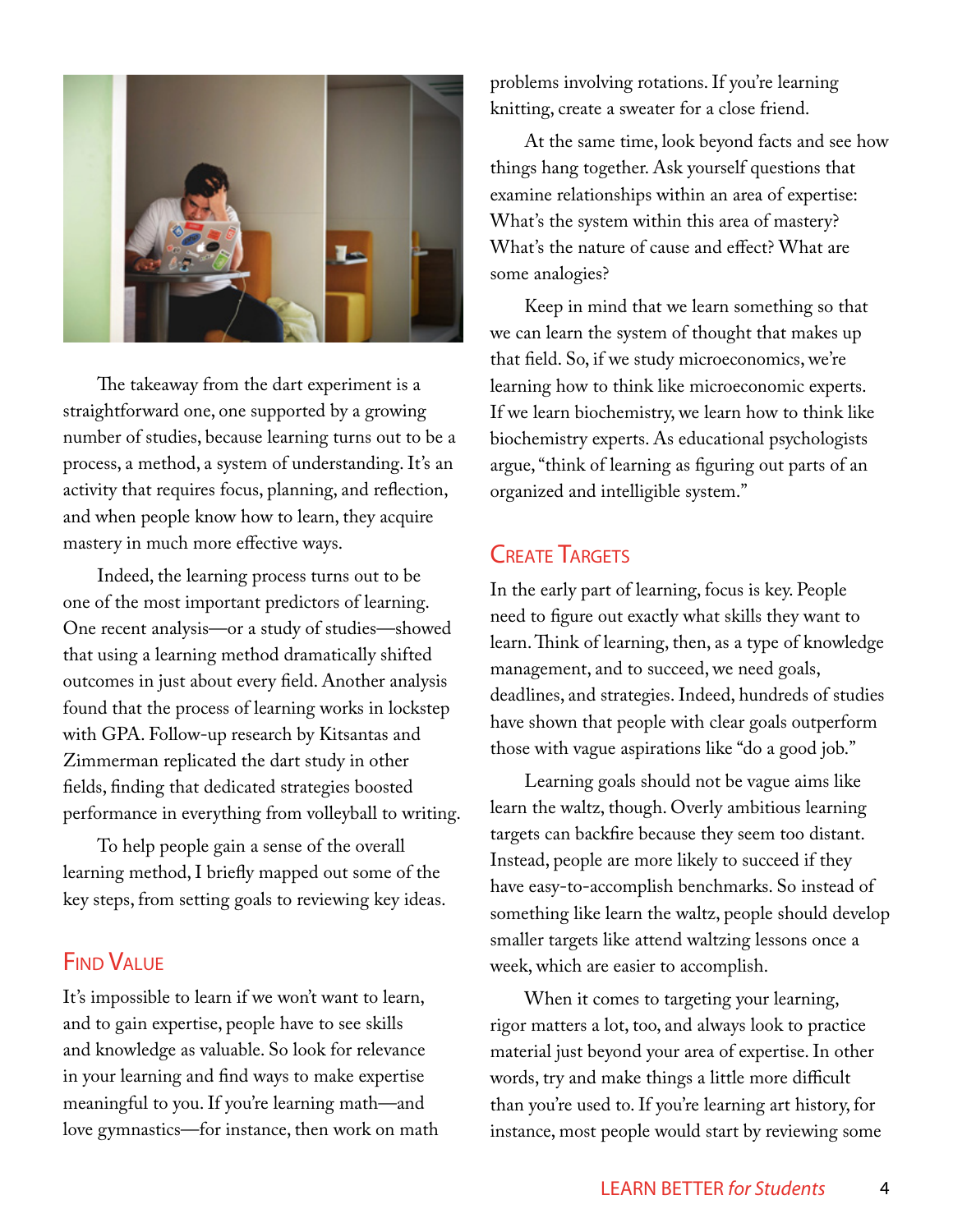of the things that they are already fairly familiar with—Rembrandt is a Dutch painter, Van Gogh was a post-Impressionist, etc.

But learning happens when people are pushed just a bit past their comfort zone, when they struggle with ideas just beyond reach. So the more effective questions for the person learning about art history might be—who was Giacometti? Why was Louise Nevelson such an important artist? Why is Degas considered the first modernist painter?

## DEVELOP KNOWLEDGE AND SKILLS

In this stage of learning, people need to hone their abilities and take steps to improve performance. In short, people need to practice, setting aside time to developing an area of mastery.

Some forms of practice make people more perfect than others, though, and the best practice is typically a matter of mental doing. So don't use more passive forms of learning like re-reading. Instead, rely on more active learning strategies like self-quizzing or self-explaining.

Similarly, people should be sure to practice retrieving knowledge. In one well-known study, a group of subjects who practiced recalling a passage learned a lot more than people who simply re-read the passage. More concretely, you'd learn a lot more if you asked yourself questions after reading the text than simply re-reading it.

## **EXTEND EXPERTISE**

At this point in the learning process, we want to go beyond the basics—and apply what we know. We want to flesh out our skills and knowledge, and people can gain a lot by expanding on a skill. Want to get better at public speaking, for instance? Do more public speaking of all kinds, from lectures to media interviews.



People can also learn a lot by explaining ideas to themselves, asking: Does this make sense? How does this work? In much the same way, people gain a lot when they explain ideas to others. This helps explain why group work is often so effective: By providing instruction to their peers, individuals gain more.

Admittedly, this approach to learning requires cognitive struggle, and we should be sure to support our emotional side. This means measuring progress and celebrating accomplishments, however small.

### Relate Skills

This is the phase where we see how it all fits together. After all, we don't want to know just a single detail or procedure—we want to know how that detail or procedure interacts with other details and procedures. In short, we want to understand the underlying system of an area of expertise.

One effective technique in this regard is hypotheticals. If you're learning biology, for example, consider what would happen if living things didn't evolve over time. Same with reading literature. Want to better understand *Romeo and Juliet*? Then consider what would have happened if the young lovers had not died in the Shakespeare play. Would the Capulets and Montagues have continued their feud? These types of questions promote effective learning.